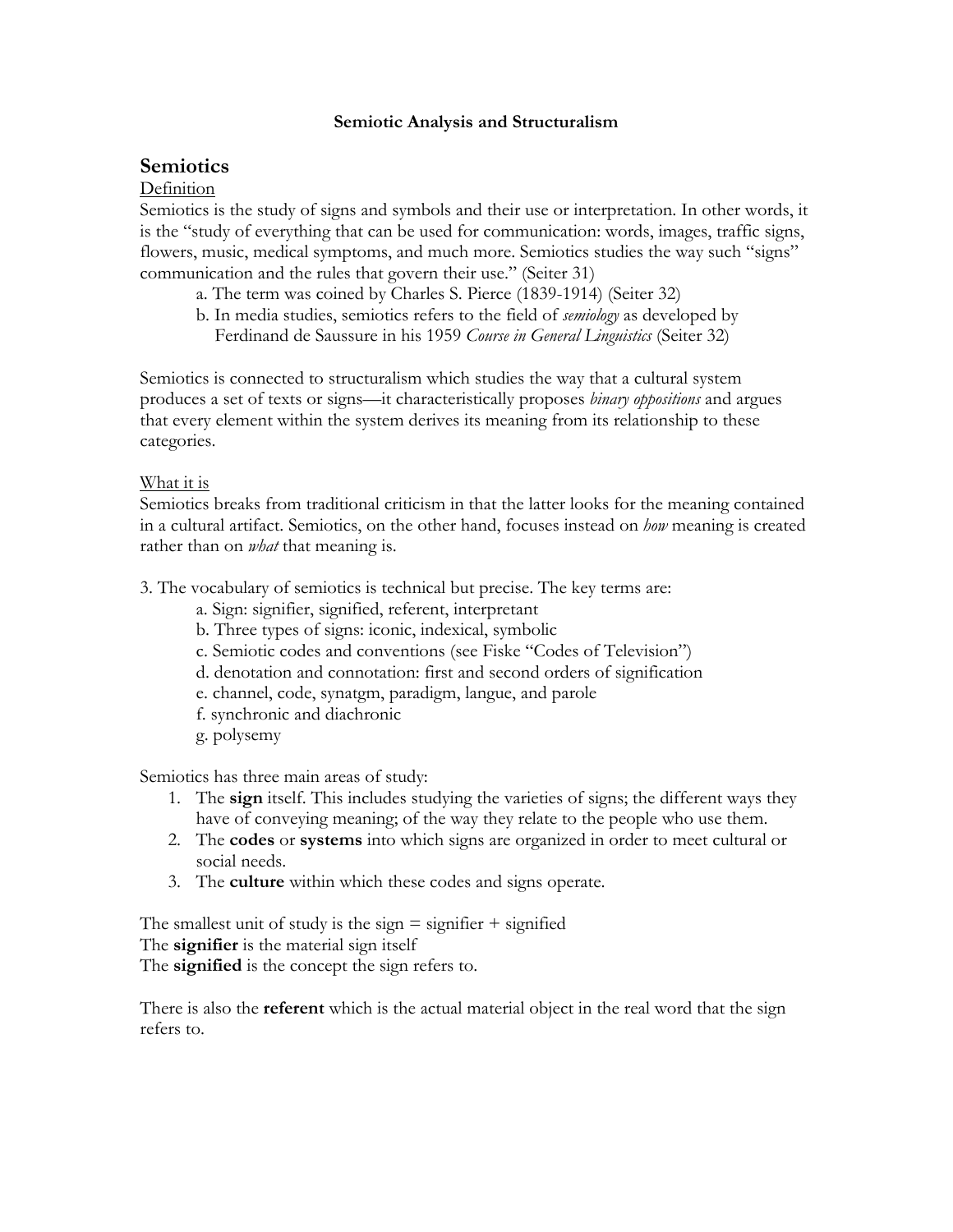There are three types of signs:

- 1. **Symbolic** signs: there is no natural or necessary connection between the signifier and signified. For example, words in a language.
- 2. **Iconic** signs: the signifier resembles the signified in some way, i.e. it looks or sounds like it. For example, a drawing of a dog.
- 3. **Indexical** sign: There is a material connection between the signifier and the signified. For example smoke is an indexical sign for fire; a photograph of a person is an indexical sign of that person)

Three key points about symbolic signs:

- 1. The arbitrariness of the signifier—relationship between the signifier and signified is purely conventional.
- 2. The sign has no inherent meaning; its meaning derives only from its difference from other signs in the sign system.
- 3. Only some differences are important/detectable in any given language out of the potentially infinite number of differences.

The usefulness of semiotics as an analytic tool

- 1. Semiotics focuses on **how meaning is created**. It does not say anything about how it will be received—not all readers/receivers will agree on the signifier/signified relationship or on the semiotic convention used.
- 2. Semiotics founded on a **static model** of the sign and language—it's a snapshot in time. Thus, it has a tendency to ignore change in semiotic systems and is ahistorical.
- 3. Semiotics also runs the danger of being **too neat and tidy**, of closing off stray meanings or potential interpretations because it looks for a structure. That is it shuts off the reality of possibly "unlimited semiosis." (35)

## **Overview:**

"Semiotic and structuralist textual analysis…recognizes that the signifieds exist not within the text itself but extratextually, in the myths, countermyths, and ideologies of their culture. It recognizes that the distribution of power in society is paralleled by the distribution of meanings in texts, and that struggles for social power are paralleled by semiotic struggles for meanings. Every text and every reading has a social and therefore a political dimension, which is to be found partly in the structure of the text itself and partly in the relation of the reading subject to that text." (Fiske 305)